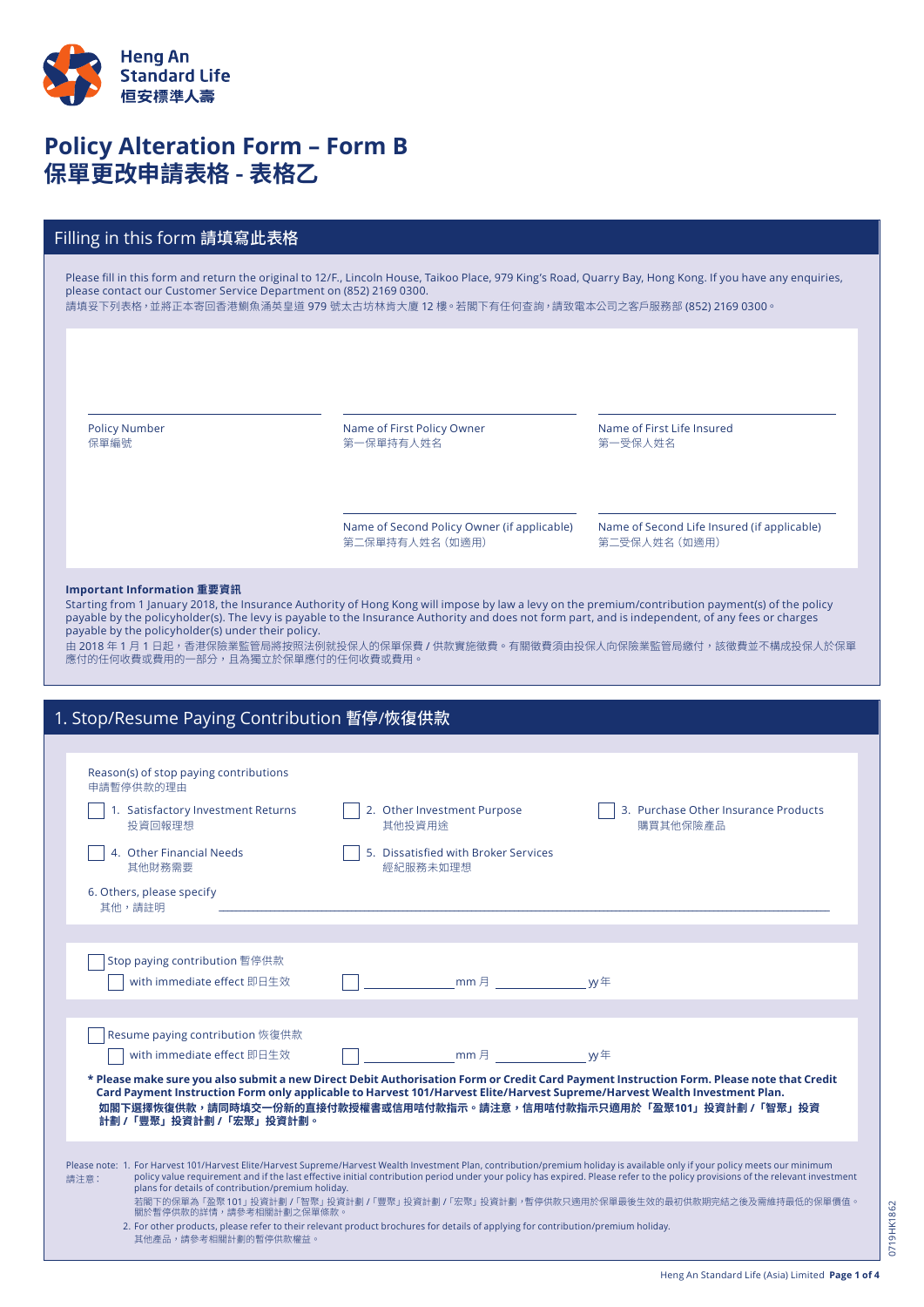|                                    |                                                                                             |          | 2. Change of Death Benefit Option 更改身故賠償選項 (For LifeMaster Only 只適用於「優越人生」)                                                                           |
|------------------------------------|---------------------------------------------------------------------------------------------|----------|-------------------------------------------------------------------------------------------------------------------------------------------------------|
| 如需更改身故賠償選項,請填妥本部份。                 | Please complete this section if you wish to apply for a change of the Death Benefit Option. |          |                                                                                                                                                       |
| Change to 更改至:                     | Increasing 增長                                                                               | Level 定額 | 101                                                                                                                                                   |
| for underwriting assessment.       | 如身故賠償撰項由 101 轉為定額 / 增長,或由定額轉為增長,請填妥《健康資料聲明書》,以供審核。                                          |          | If death benefit option is changed from 101 to Level/Increasing, or from Level to Increasing, please complete the "Health Statement Declaration" form |
| as may be notified by the Company. | 請注意,此更改將於核保認可後的保單到期日生效或由本公司指定的日子生效。                                                         |          | Please note that the change request will be effective upon the premium due date immediately following the underwriting approval or such other date    |

## 3. Change of Occupation 更改職業

| First/Second Policy Owner*<br>第一/二保單持有人*                                                                                               |                     | First/Second Life Insured*<br>第一/二受保人*<br>(*Please delete where inappropriate 請刪去不適用)                       |                                                              |                                                                                                                                                   |
|----------------------------------------------------------------------------------------------------------------------------------------|---------------------|-------------------------------------------------------------------------------------------------------------|--------------------------------------------------------------|---------------------------------------------------------------------------------------------------------------------------------------------------|
| New job title<br>新職位名稱                                                                                                                 |                     | the control of the control of the control of the control of the control of the control of                   | New job start date<br>新職位上任日期                                |                                                                                                                                                   |
| Exact Job duties<br>實際工作範圍                                                                                                             |                     |                                                                                                             |                                                              |                                                                                                                                                   |
| New employer's details 新僱主資料:<br>Employer name<br>僱主名稱                                                                                 |                     | the control of the control of the control of the control of the control of                                  | Nature of business<br>業務性質                                   |                                                                                                                                                   |
| Employer address 僱主地址:<br>Flat/Rm<br>Floor                                                                                             |                     | <b>Block</b><br>座 _____________________                                                                     | <b>Building</b><br>大廈                                        |                                                                                                                                                   |
| No. & Street name<br>號碼及街名                                                                                                             |                     |                                                                                                             | <b>District</b><br>地區                                        | HK/KLN/NT*                                                                                                                                        |
| Country<br>國家                                                                                                                          |                     | ZIP/Postal code(If applicable)                                                                              |                                                              |                                                                                                                                                   |
|                                                                                                                                        |                     |                                                                                                             |                                                              |                                                                                                                                                   |
| E-mail address<br>電郵地址                                                                                                                 |                     | Contact number<br>聯絡電話                                                                                      |                                                              | Fax number<br>傳真號碼                                                                                                                                |
|                                                                                                                                        |                     | (Country Code + Area Code + Telephone No)<br>(國家號碼 + 地區號碼 + 電話號碼)                                           |                                                              | (Country Code + Area Code + Telephone No)<br>(國家號碼 + 地區號碼 + 電話號碼)                                                                                 |
| Job duties:<br>實際工作職能:                                                                                                                 | Indoor work<br>室內工作 | 戶外工作 (請於附加資料註明。)                                                                                            | Outdoor work (please specify in the additional information.) |                                                                                                                                                   |
| Does your work involve manual work?<br>你的工作是否牽涉手製、手控或體力勞動的工作?                                                                          |                     | Yes<br>是                                                                                                    | No.<br>否                                                     |                                                                                                                                                   |
| If outdoor and/or manual work involved, please tick the box(es) below to indicate the details:<br>倘若牽涉戶外及/或牽涉手製、手控或體力的工作,請在下列方格內加「√」號: |                     |                                                                                                             |                                                              |                                                                                                                                                   |
| Attend appointments outside office<br>在公司外見客                                                                                           |                     | Drive vehicle above 3 tonnes<br>駕駛3噸以上之車輛                                                                   | 地底工作                                                         | Underground work<br>(Please specify the depth in the additional information.)<br>(請於附加資料註明深度。)                                                    |
| Work on construction site<br>建築地盤內                                                                                                     |                     | High level work<br>需要高空工作<br>(Please specify the height in the<br>additional information.)<br>(請於附加資料註明高度。) |                                                              | Hazardous materials used<br>危險性物料<br>(Please specify the name of the hazardous material in the<br>additional information.)<br>(請於附加資料註明危險性物料之名稱。) |
| Heavy machinery used<br>使用重型機器<br>(Please specify the type of machine in the<br>additional information.)<br>(請於附加資料欄註明機器之種類。)          |                     | 其他 (請於附加資料註明。)                                                                                              | Others (please specify in the additional information.)       |                                                                                                                                                   |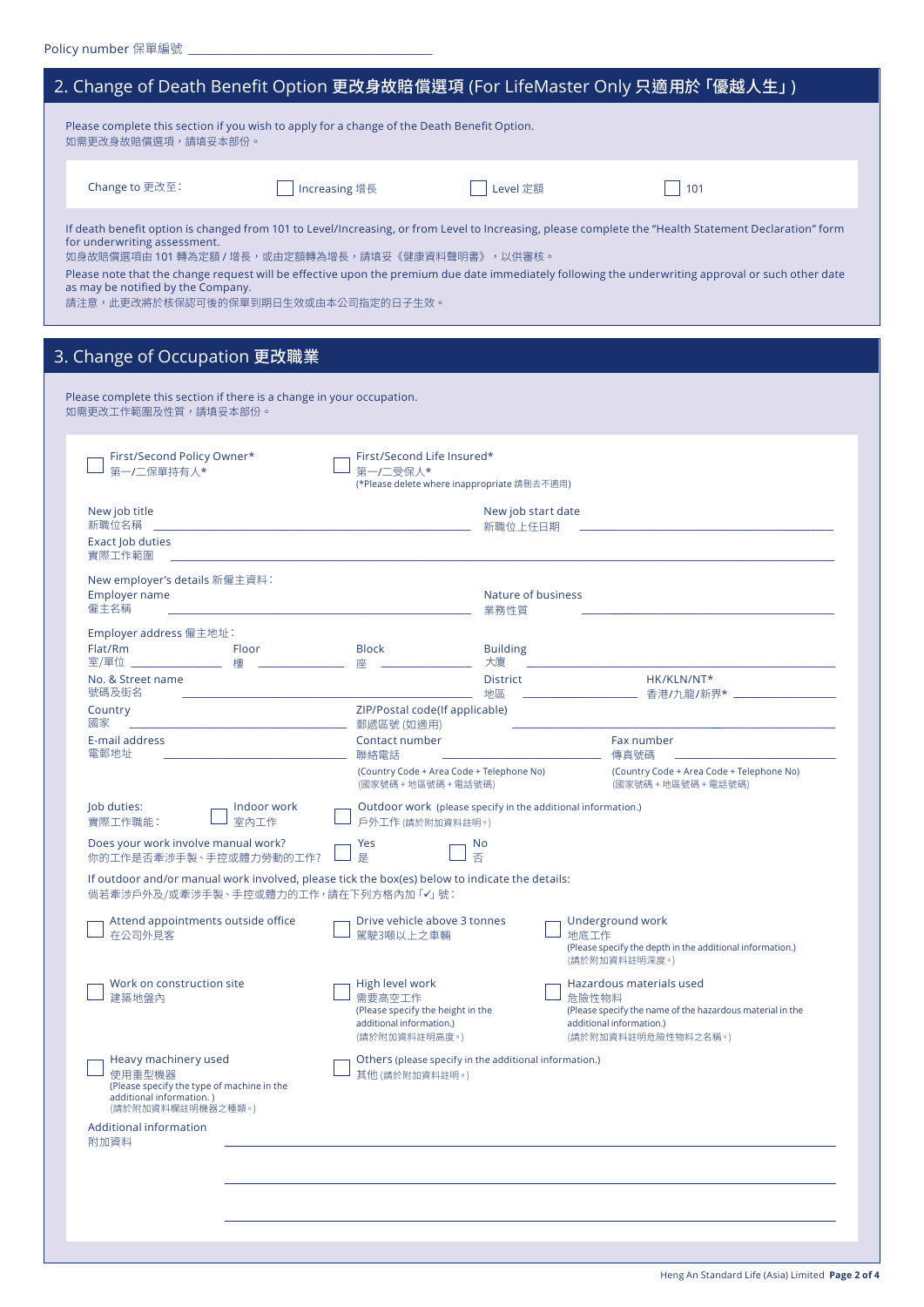## 4. Declaration & Authorisation 聲明及授權

I/We understand that should I/we stop paying contribution or premium to my/our Policy, I/we may suffer a significant loss of principal and/or any bonuses awarded,and the surrender value and death benefit of my/our Policy may be significantly less than the contribution I/we paid under the Policy. I/we understand that the full descriptions of this feature have been provided in the relevant Product Brochure and/or Product Key Facts statement. 本人 / 吾等明白,假如本人 / 吾等停止就保單繳交供款 / 保費,本人 / 吾等有可能因此蒙受本金及 / 或任何所得獎賞的重大損失,並且本人 / 吾等在保單下的退保價值 及身故賠償或會大幅少於本人 / 吾等在保單下繳付之保費。本人 / 吾等明白於主要銷售刊物及 / 或產品資料概要中已載有關於該特點較詳盡的描述。

I/We fully understand the nature, structure and risks of the Policy, the insurance and investment elements of the Policy and the fees and charges at both the Policy level and the underlying investment level.

本人 / 吾等完全明白本保單的性質、結構及風險、本保單的保險及投資元素及在保單層面及相連投資選擇層面所收取的費用及收費。

I/We confirm that: (a) if I/we have selected to pay regular contributions under the Policy, I/we have the ability to make such payments throughout the contribution payment terms; and (b) I/we have sufficient net worth to be able to assume the risks and bear the potential losses of investing in the Policy. I/We have made my/our own determination that the investment is consistent with my investment horizon and investment objectives. At my/our own discretion, I/we confirm that I/we wish to proceed with my/our investment in the Policy;

本人 / 吾等確認:(a) 若本人 / 吾等選擇以定期供款模式繳交本保單的供款,本人 / 吾等在整個供款年期均有能力繳付有關定期供款;及 (b) 本人 / 吾等具有充足的資產 淨值承擔投資於本保單的風險及潛在虧損。本人 / 吾等確定根據本人 / 吾等的判斷,此投資與本人 / 吾等的投資期限及投資目標相符。本人 / 吾等確認並按本人 / 吾等 的意願擬進行本人 / 吾等於本保單下的投資。

With respect to the investment options made available by Heng An Standard Life (Asia) Limited ("the Company") for the allocation of my/our premiums under the Policy after deduction of all applicable fees and charges ("Investment Options"), I/we further understand, acknowledge and agree as follows: 就貴公司於本保單所提出的投資選擇 ("投資選擇") 而分配本人於扣除任何適用收費及費用後的保費而言, 本人 / 吾等明白、 承認和同意以下事項:

- i) Any instruction for the subscription, switching, conversion or redemption of the Investment Options shall be in such quantity and value as may be acceptable to the Company in its sole discretion. I/We further acknowledge that any Cash Account, if it is a product feature of the Policy, is not considered as an Investment Option under it; 任何基金的認購、轉換、兌換或贖回指令將以貴公司以其絕對酌情權所決定的數量和價值執行。本人 / 吾等進一步確認任何現金戶口 ( 如為本保單的產品特色之 一 ),將不被視為一項基金;
- ii) As each of the Investment Options is linked to an external underlying fund, any instruction for the subscription, switching, conversion or redemption of an Investment Option will be effected subject to any restrictions, limitations, fees and charges and other requirements relating to the subscription, switching, conversion or redemption of the relevant underlying fund; 各項基金均與外部相連基金掛鈎。任何基金的認購、轉換、兌換或贖回指令將受有關相連基金就其認購、轉換、兌換或贖回的禁止、限制、收費及費用和其他要 求所影響;
- iii) Each Investment Option has its own investment objective, fee structure and risk factors and some of them may invest in whole or in part in derivatives or structured products, hence not all the Investment Options are suitable for the allocation of my Investment Contents. Before I/we give any instruction for the subscription, switching, conversion or redemption of any Investment Option, I/we will evaluate my/our own financial situation, risk tolerance level and will seek professional advice where necessary; 各項基金均有其投資目標、收費模式和風險因素。部份基金可能將全部或部份投資金額投資於衍生產品或結構性產品,故非所有基金均適合予以分配本人 / 吾等 的投資金額。在發出任何認購、轉換、兌換或贖口指令前,本人 / 吾等將衡量自身的財務狀況、風險承受能力及尋求專業意見 ( 如需要 ) ;
- iv) Without limiting the generality of the foregoing, the Company reserves the right to reject, suspend or defer any instruction to subscribe for, switch, convert or redeem any Investment Option, in such manner and to the extent necessary, as determined by the Company, to comply with any restrictions, limitations or other requirements relating to the subscription, switching, conversion or redemption (including any restrictions or limitations associated with excessive trading, short term trading or market timing) of the relevant underlying fund; 在不限制前述的確認下,貴公司保留權利以貴公司認為必須的方式和程度拒絕、暫停或押後任何認購、轉換、兌換或贖回任何基金的指令以符合任何有關相連基 金就其認購、轉換、兌換或贖回的禁止、限制或其他要求 ( 包括就任何禁止或限制過度交易、短線交易或選時交易 );
- v) Without limiting the generality of the foregoing, the Company may deduct from an Investment Option any amounts to cover any fees, charges or expenses (including any fees and charges associated with excessive trading or short term trading) incurred by the Company in connection with the subscription, switching, conversion or redemption of the relevant underlying fund; 在不限制前文下,貴公司可從基金中扣除任何款額以支付貴公司就任何與認購、轉換、兌換或贖回有關相連基金相關所招致的費用、收費或開支 ( 包括就任何過 度交易或短線交易有關費用或開支 );
- vi) The restrictions, limitations, fees and charges and other requirements relating to the subscription, switching, conversion or redemption of the underlying funds are set out in the offering documents, prospectuses and constitutive documents of the relevant underlying funds, and I am/we are deemed to have read and understood such offering documents, prospectuses and constitutive documents before giving any instruction to the Company for the subscription, switching, conversion or redemption of Investment Options; 相連基金的限制、局限、收費和費用及和其他有關認購、轉換、兌換和贖回相連基金的要求均在其銷售文件、招股說明書及組成文件中列明。本人 / 吾等在向貴 公司就任何基金發出認購、轉換、兌換或贖回指令前將被視作已經參閱及明白該等銷售文件、招股說明書及組成文件的內容;
- vii) The Company shall not in any event be liable to me/us for any losses, damages or expenses whatsoever arising out of or in connection with any failure or delay in processing any instruction for the subscription, switching, conversion or redemption of Investment Options; and 貴公司在任何情況下將不會就任何基金的認購、轉換、兌換或贖回指令被延遲執行或不能執行而產生或與其有關的任何損失,損害或費用向本人 / 吾等承擔任何 責任;及
- viii) Where there is a switch of investments or funds, the proceeds from the switch-out Fund will first be converted to the policy currency using exchange rates determined by the Company. I/We acknowledge and agree that I/we shall bear all the currency exchange spread and risks associated with such currency conversions which have been explained to me/us. I/We further acknowledge that I am/we are aware that the currency exchange spread will be applied if the currency exchange involves non-HKD transactions and that the spread will be reviewed regularly and could go up as well as down.

若於基金之間轉換投資,基金所轉出的資金或款項將先以貴公司釐定之兌換率折算的保單貨幣計算。本人 / 吾等確認及同意本人 / 吾等須承擔已向本人 / 吾等解 釋的有關貨幣折算所涉及的貨幣匯兌差價及風險。本人 / 吾等進一步確認已清楚明白如涉及非港元貨幣匯兌,貨幣匯兌差價將被應用,以及貨幣匯兌差價將會被 定期審查,並可能上漲和下跌。

I/We hereby declare that any personal information of third parties provided by me/us to the Company (whether provided under this application or otherwise provided) in relation to this application has been obtained by me/us in compliance with the PDPO and the relevant third party has agreed to the disclosure of his/her personal information to the Company in relation to this application for the purposes as set out in this personal information collection statement. I/We agree to indemnify and hold harmless, on demand, the Company against all losses, liabilities and costs which the Company may incur arising out of, or in connection with, any breach of the declaration set forth in this paragraph.

本人 / 吾等特此聲明,由本人 / 吾等就此申請提供予貴公司的任何第三方個人資料 ( 無論載於此申請書或從其他途徑所提供 ) 乃由本人 / 吾等在遵守個人資料 ( 私隱 ) 條 例的情況下獲得,且有關第三方已同意為此等個人資料收集聲明所載之目的就此申請向貴公司提供其個人資料。本人 / 吾等同意應貴公司要求,就貴公司因發生任何違 反本條款所載的聲明,而可能招致或與之相關的任何損失、責任及費用,對貴公司作出賠償,並使貴公司免受損害。